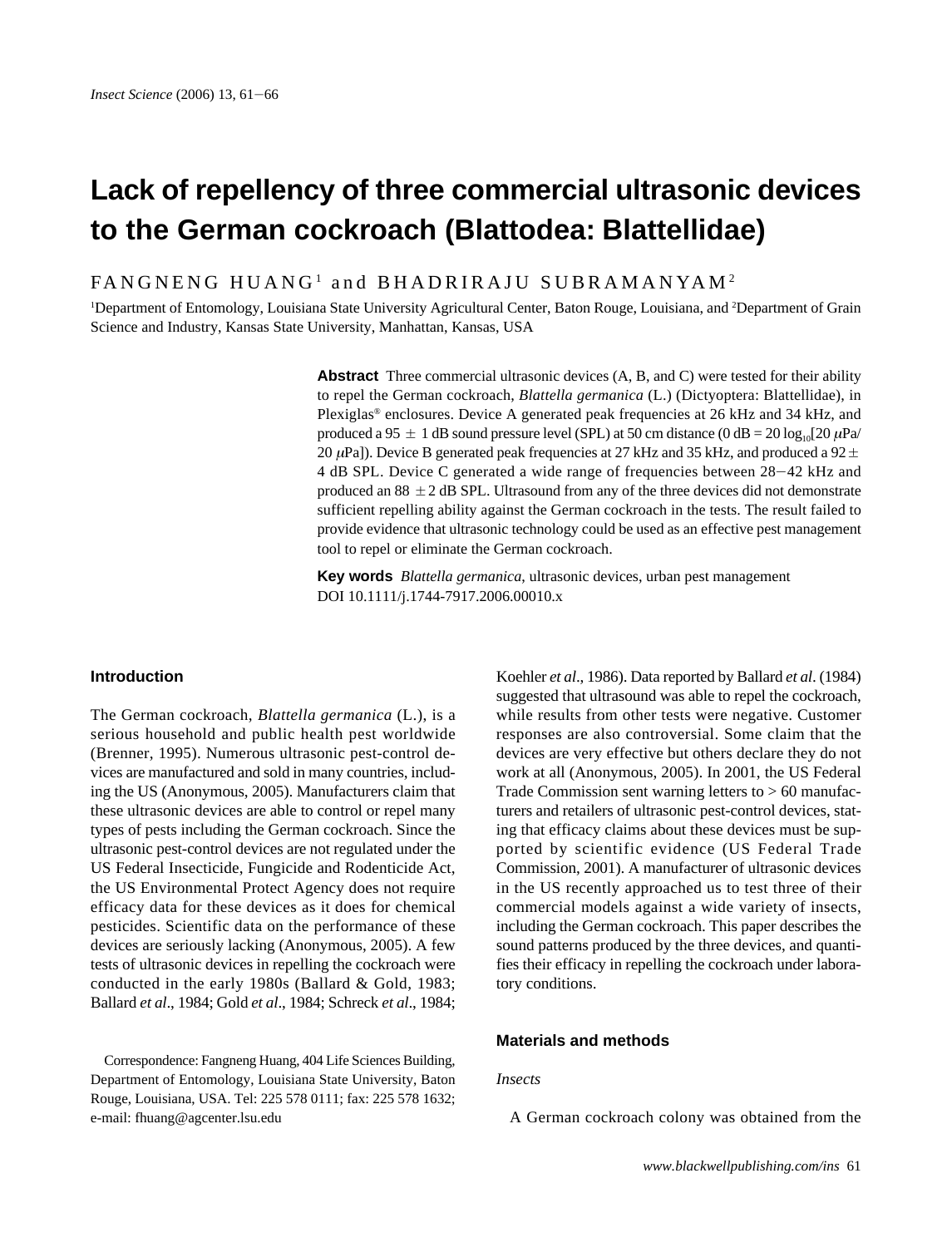#### 62 *F. Huang & B. Subramanyam*

Department of Entomology, Kansas State University, Manhattan, Kansas, US. Insect cultures were reared with Pedigree® dog food (Kal Kan Foods, Vernon, California, US) in 3.3-liter plastic cereal storage containers with lids (Servin Saver<sup>™</sup>, Rubbermaid Home Products, Wooster, Ohio, US). The insect colony had never been exposed to ultrasound. A plastic cup (6.5 cm diameter  $\times$  6.0 cm high) containing cotton saturated with distilled water was placed in each container to provide water for the insect culture. Cultures were held in the laboratory at  $24-27$ °C and  $75% -80%$  RH.

#### *Ultrasonic devices and sound output measurements*

Three commercial ultrasonic devices, labeled as A, B, and C for proprietary reasons, were evaluated in Plexiglas® enclosures. Sound measurements were recorded from 11 units for each of devices A and B, and 14 units of device C. For each device, sound measurements recorded included peak frequencies produced, sound cycles, and sound pressure levels (SPLs). Measurements were made using a Brüel and Kjær (B & K) type 4939 condenser microphone, B&K type 2670 preamplifier, and B&K NEXUS conditioning amplifier (Brüel & Kjær, Norcross, Georgia, US). Data were collected using a Tektronix 544A digitizing oscilloscope. Measurements were calibrated using a B&K type 4231 sound level calibrator (Brüel & Kjær, Norcross, Georgia, US). Measurements were made at a distance of 50 cm from the unit's transducer.

## *Test procedures*

Paired Plexiglas<sup>®</sup> enclosures, each measuring  $1.2 \text{ m} \times$ 

 $1.2 \text{ m} \times 1.2 \text{ m}$ , were constructed (Fig.1) and placed in a room in an east-west orientation. The test room was an empty storage room before it was used for the study. The room had no windows and was quiet. The paired enclosures were connected at the bottom front corner by a 91 cm-long square conduit (7.5 cm  $\times$  7.5 cm) made of cardboard. Plexiglas® gates were placed at the junctions of the conduit, such that enclosures could be opened or closed, and when opened, allowed insects to freely move between the enclosures. A 6.5 cm-diameter hole was drilled at the center in the top surface of each enclosure. An ultrasonic unit was mounted outside the hole and the space between the ultrasonic unit and the Plexiglas® of the enclosure was sealed with glue to prevent insects escaping. The speakers for the units were fitted within the holes and faced directly toward the centers of the enclosure's floors (Fig. 1). In the control tests, ultrasonic units were replaced with plastic covers. Sound measurements within an enclosure were made at the center of each of 16 quadrates,  $0.03 \text{ m} \times 0.03 \text{ m}$ per quadrate, on the floors of the enclosures for each device.

Tests with each ultrasonic device and the control were replicated four times using a paired design in a random order. For each ultrasonic device, different ultrasonic units were used in each replication. Prior to insect releases, two 9-cm Petri dishes, one containing 20 g of Pedigree® dog food and the another containing cotton balls saturated with distilled water, were placed at the center of the floor in each enclosure. In each paired test, 100 nymphs and adults of mixed ages and sexes (80% nymphs and 20% adults) held in two 0.45-liter glass jars (50 insects per jar) were released at the center of the floor of each enclosure and allowed to



**Fig. 1** Diagram of paired Plexiglas<sup>®</sup> enclosures, each measuring  $1.2 \text{ m} \times 1.2 \text{ m} \times 1.2 \text{ m}$ , connected at the bottom front corner by a 91 cm-long square conduit (7.5 cm  $\times$  7.5 cm) made of cardboard. Plexiglas<sup>®</sup> gates placed at the junctions of the conduit and enclosures could be opened or closed, and when opened, allowed insects to freely move between the enclosures.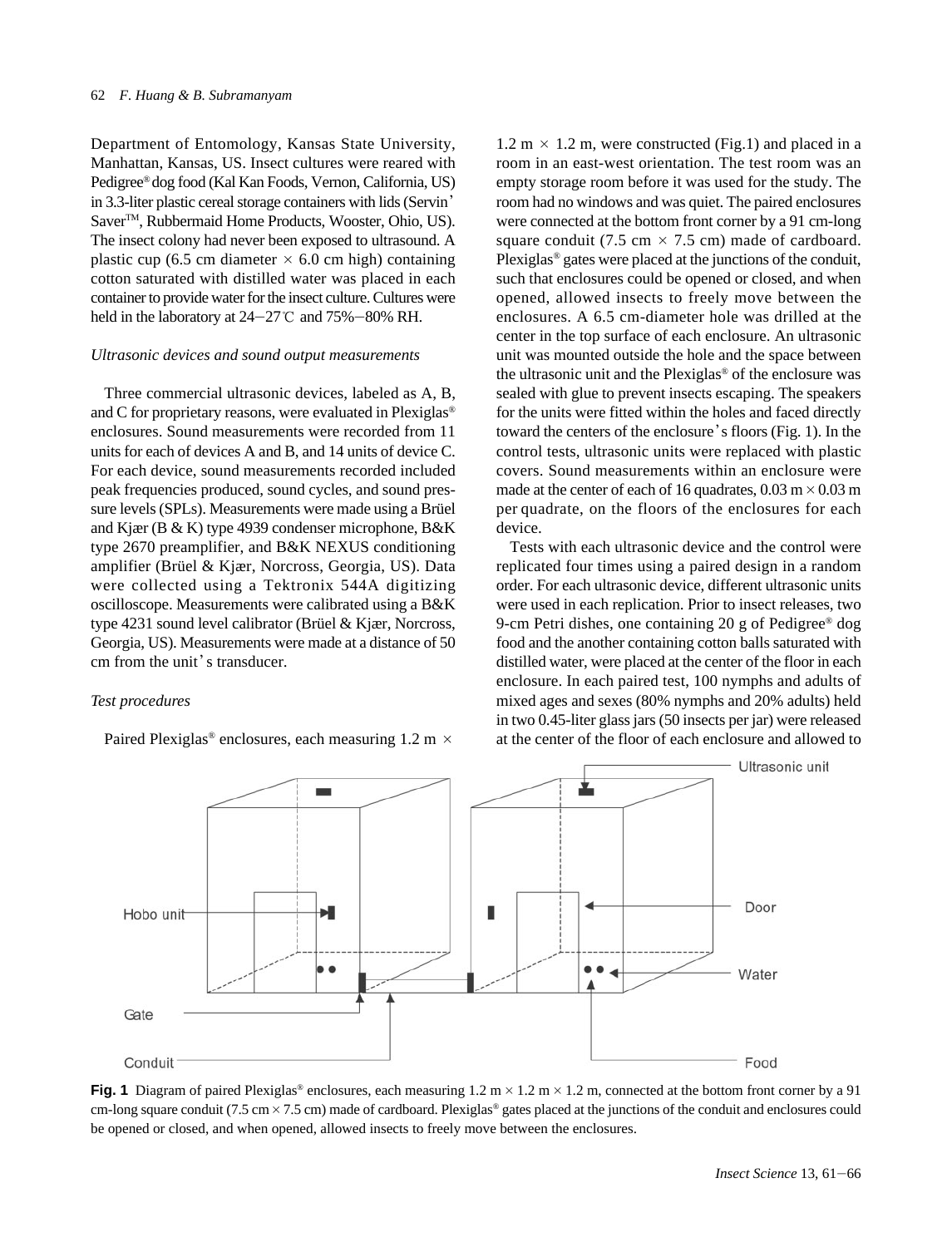acclimatize for 24 h. The Plexiglas® gates at the junctions were closed during this time period and then were opened to allow insects to freely move between the enclosures for another 24 h (day 1). After the 48-h acclimatization period, one ultrasonic unit in one of the enclosures was turned on (active) for 6 days (days  $2-7$ ) and the ultrasonic unit in the other enclosure remained off (inactive) at the same time. In the control tests, there were no ultrasonic units on either enclosure. This 7-day test constituted a single replication. The number of cockroaches in each enclosure was visually counted daily between  $10:00-11:00$  am and the number of dead cockroaches in the enclosures was also recorded at the end of each test. Enclosures were covered with black plastic sheets to exclude light and the covers were removed only briefly to facilitate counting. The Plexiglas® gates at the junctions were closed before the plastic covers were removed for insect-counting and reopened after the enclosures were recovered with the plastic sheets.

Microprocessor-based sensors (HOBO units, Onset Computer Corporation, Pocasset, MA, US) mounted in each enclosure were used to record temperatures and humidity levels. The temperature and relative humidity during all tests was  $22.5-25.6$  °C and  $47.5%-82.0%$ , respectively. However, a majority of the temperatures ranged between 23  $\degree$  and 24  $\degree$  and the relative humidity was between 65% and 80%.

#### *Data analysis*

To determine the distribution of the SPLs within an enclosure, contour maps were generated using Surfer Surface Mapping System (Golden Software, Golden, Colorado, US) (Keckler, 1995) based on the means of SPLs recorded at each of the 16 quadrates in the bottom surface of the enclosure for each device. Data on the number of dead cockroaches in the enclosures found at the end of each test and the daily number of cockroaches in the paired enclosures were analyzed by paired *t*-tests, SAS PROC TTEST procedure (SAS Institute, 1996), to determine differences between device status (active and inactive) for each of the three devices at a specific date and between the enclosures located in the west and east sides in the control tests.

# **Results**

## *Sound outputs*

Ultrasonic device A generated peak frequencies at 26 kHz and 34 kHz (Fig. 2A). The device produced a  $95 \pm 1$ dB SPL at 50 cm (0 dB=20  $log_{10}[20 \mu Pa/20 \mu Pa]$ ). Similarly, device B generated peak frequencies at 27 kHz and 35 kHz (Fig. 2B), and produced a 92  $\pm$  4 dB SPL. Device C units generated a wide range of frequencies from 27.7 to 42 kHz (Fig. 2C). The device produced an  $88 \pm 2$  dB SPL.

The sound waveform plots showed that device A had a 0.123 s sound cycle (Fig. 3A). In each sound cycle, there were two pulse groups with eight pulses in each group. The interval between the two pulse groups was 0.038 s. In one group, a pair of weaker pulses was followed by a pair of



Fig. 2 Sound frequency spectrums generated from three commercial ultrasonic devices at 50 cm distance.



**Fig. 3** Sound waveform graphs generated from three commercial ultrasonic devices at 50 cm distance.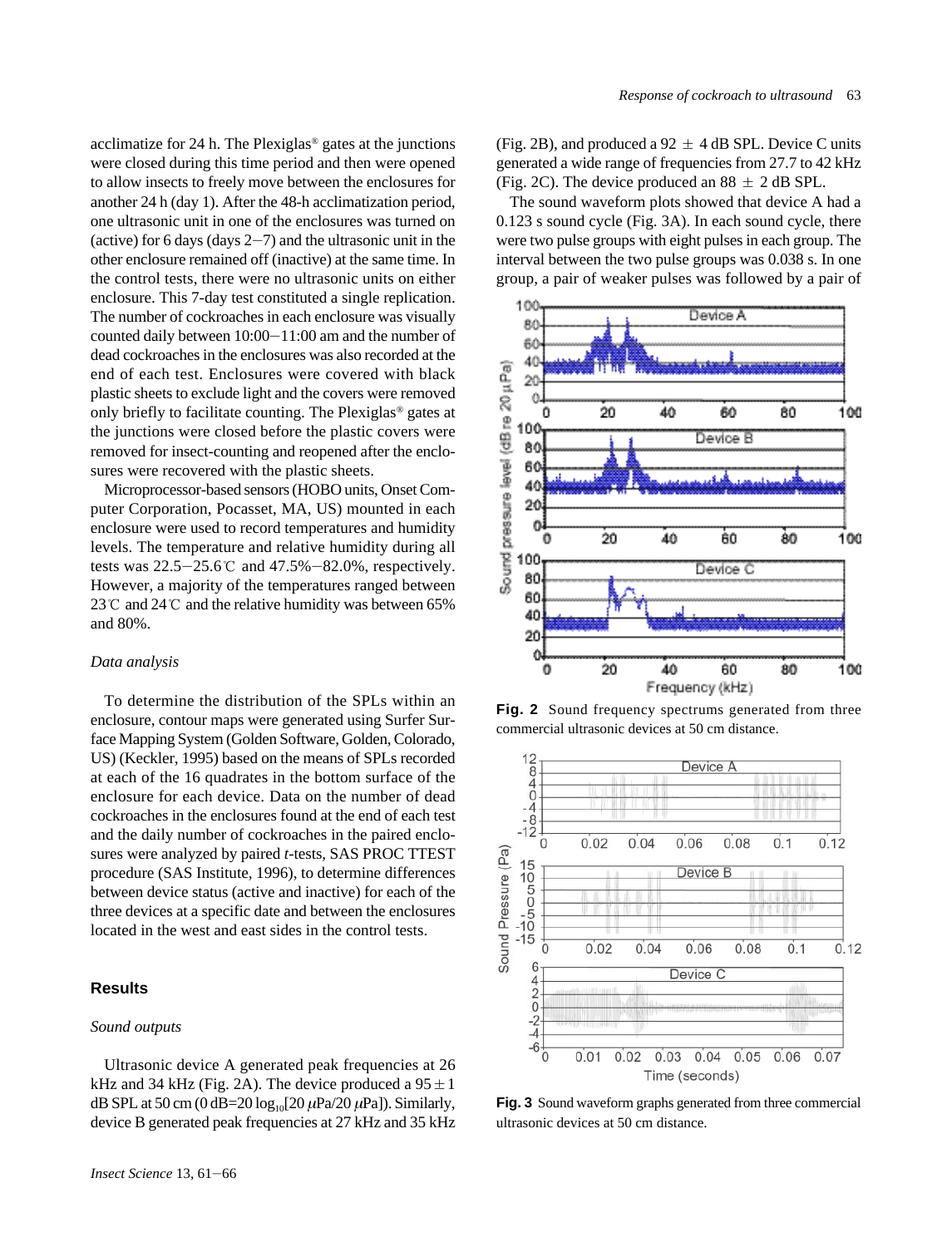stronger pulses. Device B also had the same duration (0.123 s) as device A for one sound cycle (Fig. 3B). This device also generated two groups of pulses similar to device A with eight pulses in each group. However, unlike device A, in a pulse group, a pair of weaker pulses were followed by a pair of stronger pulses, and in another pulse group a pair of stronger pulses were followed by a pair of weaker pulses. Device C had a single sound cycle that was 0.075 s (Fig. 2C). This device generated three groups of pulses, and each pulse group was characterized by multiple pulses.

The SPL in the enclosure without ultrasound when the other enclosure had an active ultrasonic unit was negligible (below the level of 0.01 Pa). The SPLs from devices A, B, and C at the bottom level within an enclosure with an active ultrasonic unit ranged from  $83.7 - 91.6$ ,  $82.7 - 88.9$ , and  $82$ .  $3-88.1$  dB, respectively (Fig. 4). The SPLs at the central area of the floors were somewhat higher than those recorded from the border area close to the side walls; but, in general, the SPL distribution at the bottom surface in an enclosure was relatively uniform and similar among the three devices.

## *German cockroach responses*

The cockroaches survived well during the 7-day test period across all the tests, with an average of  $4.8-7.3$ cockroaches dying during this period in each enclosure (Table 1). In addition, there were no significant differences in the number of dead cockroaches ( $t < 1.57$ ,  $P > 0.2152$ ) between the enclosures with active and inactive ultrasonic units for all three devices and between the enclosures located in the west and east sides in the control tests, indicating ultrasound from any of the three devices did not cause any significant mortality.

In the control tests, the number of cockroaches in the enclosures located in the east and west sides was similar and was not significantly different through the 7-day test period except on the third day, which was significantly different ( $t = 3.67$ ,  $P = 0.034$  8). However, the difference on the third day was small, (only 3 insects) compared to an average of 67.8 insects per enclosure. The remaining cockroaches that were unaccounted for (not visible) were in the conduits connecting the enclosures. In addition, in the tests with ultrasonic devices, the number of cockroaches observed on the first day before the ultrasonic units were turned on was also not significantly different between the paired enclosures  $(t < 0.71, P > 0.527, S)$  across all the three devices (Table 1). These results suggest that the insects were evenly distributed between the paired enclosures in the control tests and in the tests with ultrasonic devices before the ultrasonic units were turned on.

In the paired tests with ultrasonic devices after one unit was turned on (active), the number of cockroaches in the enclosures with active ultrasonic units was consistently lower than that found in the enclosures with inactive units for all the three devices and throughout the 6-day period (days  $2-7$ ) (Table 1). The differences ranged  $12-27$  insects per enclosure for device  $A$ ,  $27-50$  insects for device B, and  $16-26$  insects for device C, which represent approximately 9% $-19\%$ , 20% $-35\%$ , 13% $-21\%$  of total cockroaches observed in the paired enclosures, respectively. However, the paired *t*-tests indicate that these differences were not statistically significant  $(P > 0.05)$  for all three devices and throughout the 6 days except for device B on day 6, which was significant  $(t = 3.73, P = 0.033, 6)$ . These results indicate that ultrasound produced from these devices did not repel cockroaches in the test conditions.



**Fig. 4** Sound pressure levels (dB, 0 dB = 20 log<sub>10</sub>[20  $\mu$ Pa/20  $\mu$ Pa]) at the bottom level within an enclosure.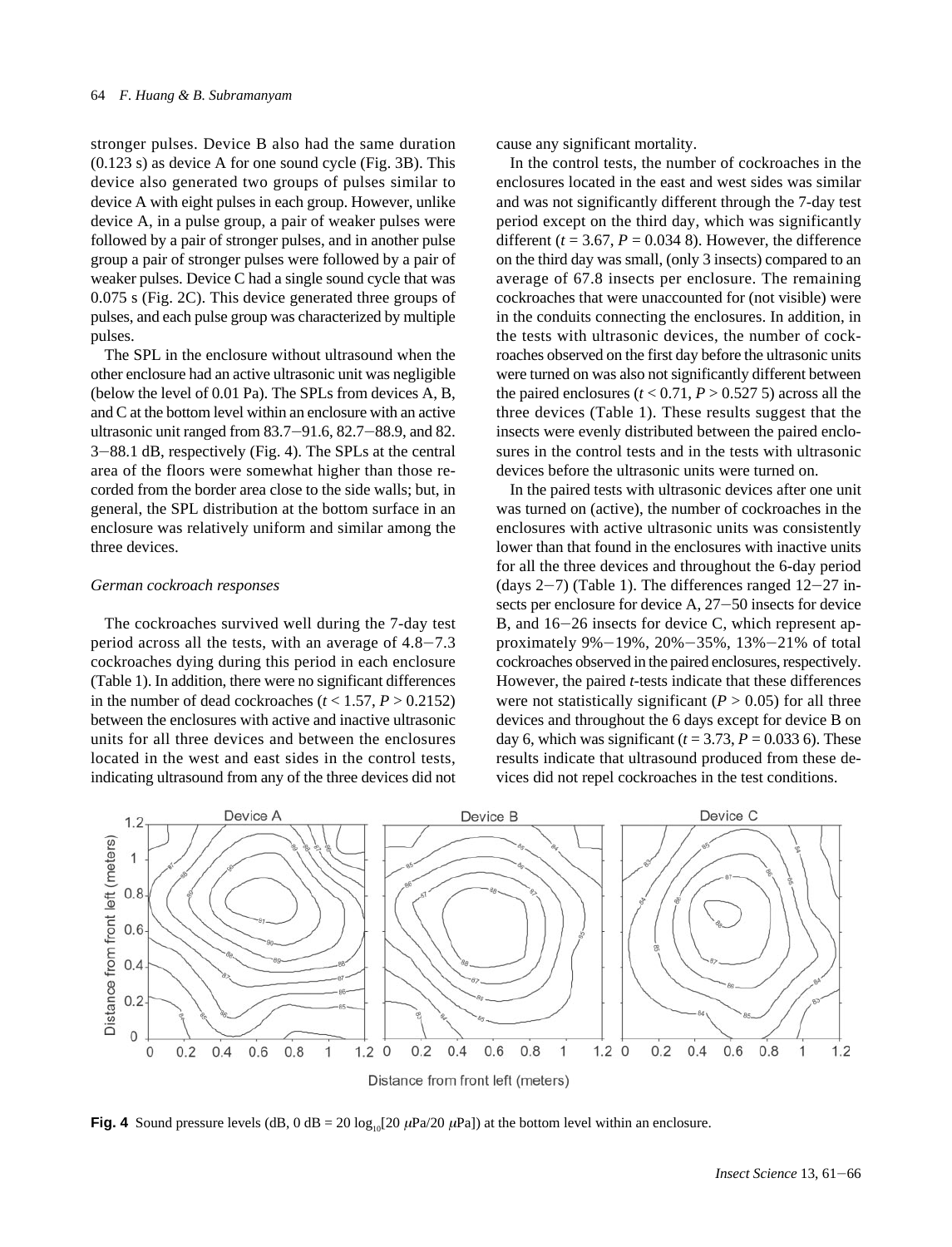|         |               | No. of dead<br>insects 7             |                   |                   |                   |                   | Daily no. of insects in the enclosures |                   |                   |
|---------|---------------|--------------------------------------|-------------------|-------------------|-------------------|-------------------|----------------------------------------|-------------------|-------------------|
| Device  | <b>Status</b> | introduction<br>days after<br>insect | Day 1             | Day 2             | Day 3             | Day 4             | Day 5                                  | Day 6             | Day 7             |
| Control | West          | $5.8 \pm 1.9 a$                      | $80.8 \pm 6.3 a$  | 74.0 $\pm$ 5.0 a  | 69.3 $\pm$ 3.4 a  | $67.3 \pm 4.2 a$  | 64.5 $\pm$ 1.8 a                       | 63.5 $\pm$ 2.3 a  | 61.0 $\pm$ 0.8 a  |
|         | East          | $7.3 \pm 1.3$ a                      | $80.0 \pm 7.7 a$  | $71.5 \pm 7.9a$   | $66.3 \pm 3.3 b$  | 69.5 $\pm$ 5.4 a  | $65.5 \pm 2.3 a$                       | 64.0 $\pm$ 1.8 a  | 64.5 $\pm$ 3.6 a  |
| ⋖       | Inactive      | $5.0 \pm 2.7 a$                      | $68.3 \pm 13.7 a$ | $82.0 \pm 7.2 a$  | 76.7 $\pm$ 11.9 a | $73.8 \pm 13.9 a$ | $76.0 \pm 14.6 a$                      | $75.5 \pm 15.0 a$ | 78.3 $\pm$ 15.4 a |
|         | Active        | $4.8 \pm 2.0 a$                      | $77.0 \pm 11.9 a$ | $55.3 \pm 13.9 a$ | $64.3 \pm 16.9 a$ | $60.0 \pm 13.0 a$ | $61.8 \pm 13.5 a$                      | $62.0 \pm 12.0 a$ | $61.8 \pm 9.0 a$  |
| ≃       | Inactive      | $5.0 \pm 2.1 a$                      | $78.5 \pm 2.5 a$  | $86.0 \pm 10.7$ a | $87.8 \pm 8.9 a$  | $95.0 \pm 11.3 a$ | $87.5 \pm 8.2 a$                       | $85.3 \pm 5.6 a$  | $85.0 \pm 7.8a$   |
|         | Active        | 5.5 $\pm$ 2.7 a                      | $74.3 \pm 3.1 a$  | 52.0 $\pm$ 4.8 a  | 49.3 $\pm$ 7.9 a  | $45.3 \pm 6.1 a$  | 53.8 $\pm$ 8.2 a                       | $47.5 \pm 5.2 b$  | $47.8 \pm 5.9 a$  |
| C       | Inactive      | $6.3 \pm 2.7 a$                      | 64.0 $\pm$ 11.6 a | $72.5 \pm 14.1$ a | 69.7 $\pm$ 14.3 a | $70.8 \pm 12.6 a$ | $76.3 \pm 10.9 a$                      | 8.8a<br>76.7 ±    | $82.3 \pm 10.6 a$ |
|         | Active        | $5.8 \pm 1.8$ a                      | $76.0 \pm 11.3 a$ | 51.8 $\pm$ 4.1 a  | 53.7 $\pm$ 7.4 a  | 53.5 $\pm$ 4.5 a  | $50.3 \pm 6.3 a$                       | 52.8 $\pm$ 7.1 a  | 57.3 $\pm$ 8.1 a  |

## **Discussion**

All of the three devices apparently produced very strong ultrasounds as the manufacturers claimed, but data from our tests did not provide evidence that these devices can repel or eliminate the German cockroach as the manufacturers claimed. The insect colony used in the study had never been exposed to ultrasound. Therefore, it should be a good insect source for the study and the results generated from this colony should reflect the general insect populations. In field and laboratory conditions, we also found that ultrasound produced from these devices was unable to repel three ant species (Huang *et al*., 2002). Most of the previous tests also showed ultrasonic devices were ineffective in repelling or eliminating the German cockroach (Ballard & Gold, 1983; Gold *et al*., 1984; Schreck *et al*., 1984; Koehler *et al*., 1986). The only positive finding was that of Ballard *et al*. (1984). They reported that sound emitted from a commercial ultrasonic device could repel the German cockroach in the laboratory. The biological basis and importance of the positive results are difficult to interpret. The different results observed by Ballard *et al.* (1984) might be due to the differences in the sound properties produced from the device tested. The ultrasonic device they evaluated swept through frequencies of 30-65 kHz from 1.8-4.0 times per second. The units produced a 60 J69 dB SPL at a 2 m distance. The test environmental conditions and insect colony might also contribute in part to the observed results. However, the repellency of ultrasound against the German cockroach reported by Ballard *et al*. (1984) was partial and was only significant at the  $\alpha =$ 10% level. Therefore, results from Ballard *et al*. (1984) also indicate that the device could not repel the German cockroach as sufficiently as an effective pest management tool.

## **Acknowledgments**

We thank Sharon Starkey, Department of Entomology, Kansas State University, Manhattan, Kansas, US for providing the German cockroach colony. Drs. Micheal Mullen (USDA-ARS, Grain Marketing and Production Research Center, Manhattan, Kansas, US) and Arthur Appel (Auburn University, Auburn, Alabama, US), Gregg Henderson, Richard Story, and Huixin Fei (Department of Entomology, LSU AgCenter, Baton Rouge, Louisiana, US) reviewed an earlier draft of this manuscript. This article is Contribution No. 05-26-0298 of the Louisiana Agricultural Experiment Station, Louisiana State University AgCenter, and represents work sponsored by USDA-MAFMA and Weitech, Inc., Sisters, Oregon, US.